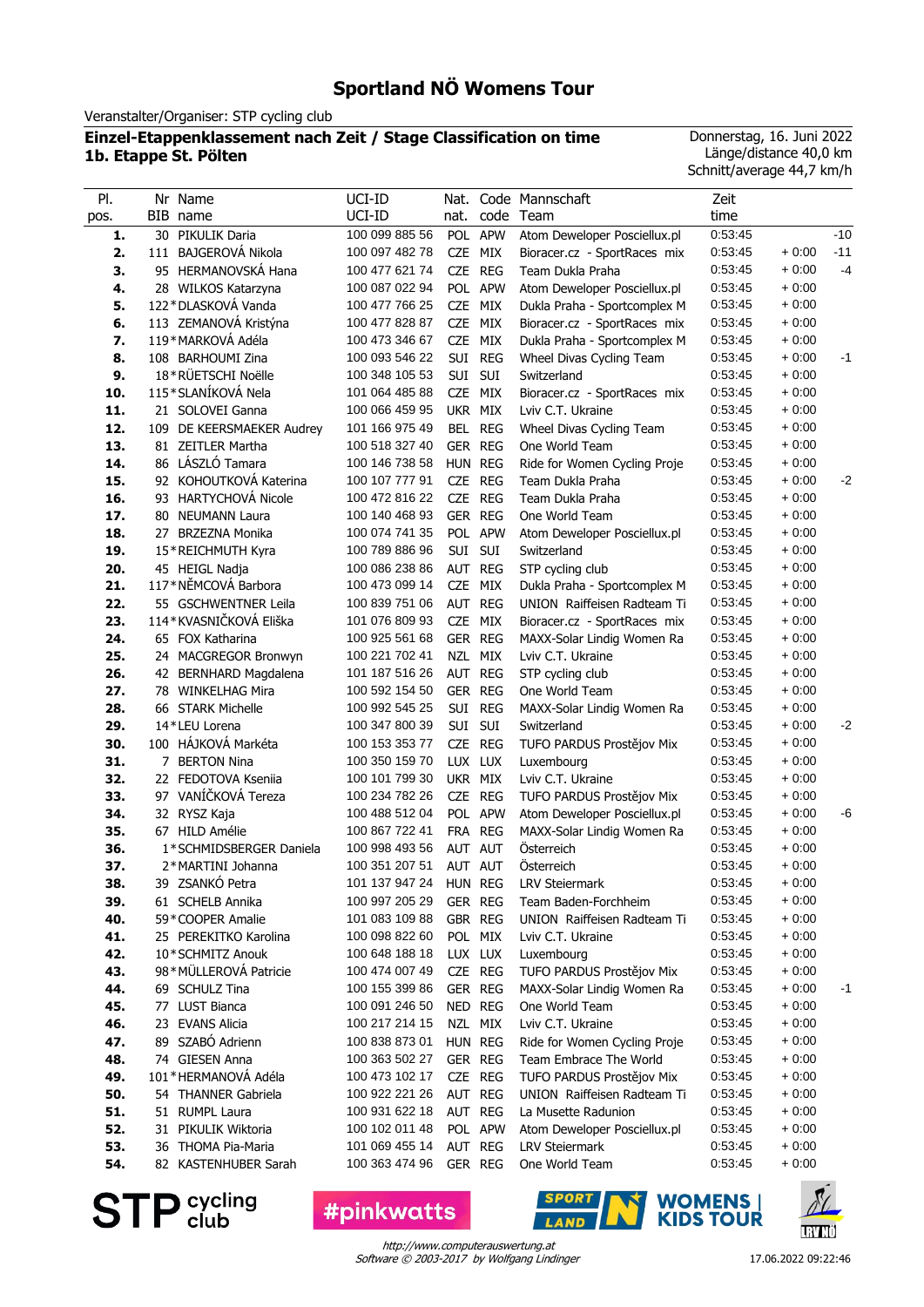|            | Sportland NÖ Womens Tour                  |                        |         |         |                              |         |          | $\overline{2}$ |
|------------|-------------------------------------------|------------------------|---------|---------|------------------------------|---------|----------|----------------|
| 55.        | 72 TREFFEISEN Jade                        | 100 816 938 85         |         | GER REG | Team Embrace The World       | 0:53:45 | $+0.00$  |                |
| 56.        | 73 LAGERSHAUSEN Marie                     | 100 361 446 08         | GER REG |         | Team Embrace The World       | 0:53:45 | $+0:00$  |                |
| 57.        | 16*DA MOCOGNO Delia                       | 100 347 949 91         | SUI SUI |         | Switzerland                  | 0:53:45 | $+0:00$  |                |
| 58.        | 38 WILLINGER Nadine                       | 101 279 578 35         |         | AUT REG | <b>LRV Steiermark</b>        | 0:53:45 | $+0:00$  |                |
| 59.        | 46 GEHNBÖCK Sylvia                        | 100 100 809 10         |         | AUT REG | STP cycling club             | 0:53:45 | $+0:00$  |                |
| 60.        | 5*FRIEDRICH Chiara                        | 100 350 538 61         |         | AUT AUT | Österreich                   | 0:53:45 | $+0:00$  |                |
| 61.        | 12*WENZEL Liv                             | 100 350 005 13         |         | LUX LUX | Luxembourg                   | 0:53:45 | $+0.00$  |                |
| 62.        | 120 * RUNTOVÁ Hanka                       | 100 474 486 43         |         | CZE MIX | Dukla Praha - Sportcomplex M | 0:53:45 | $+0:00$  |                |
| 63.        | 58 WIESTNER Lisa                          | 101 178 144 63         | AUT REG |         | UNION Raiffeisen Radteam Ti  | 0:53:45 | $+0:00$  |                |
| 64.        | 4*HALLWIRTH Julia                         | 100 350 292 09         | AUT AUT |         | Österreich                   | 0:53:45 | $+0:00$  |                |
| 65.        | 76 SCHÜTZ Adelheid                        | 100 098 477 06         |         | GER REG | Team Embrace The World       | 0:53:45 | $+0:00$  |                |
| 66.        | 79 WEBER Lisa                             | 100 645 702 54         |         | GER REG | One World Team               | 0:53:45 | $+0:00$  |                |
| 67.        | 116 PARMOVÁ Barbora                       | 100 474 039 81         |         | CZE MIX | Bioracer.cz - SportRaces mix | 0:53:45 | $+0:00$  |                |
| 68.        | 3*HUYS Tabea                              | 101 188 848 00         |         | AUT AUT | Osterreich                   | 0:53:45 | $+0:00$  |                |
| 69.        | 106 MARB Maria                            | 100 901 293 50         |         | GER REG | Wheel Divas Cycling Team     | 0:54:01 | $+0.16$  |                |
| 70.        | 63 ANSTRUTHER Yasmin                      | 100 145 345 23         |         | GER REG | Team Baden-Forchheim         | 0:54:01 | $+0.16$  |                |
| 71.        | 121 HEJHALOVÁ Dagmar                      | 100 472 087 69         |         | CZE MIX | Dukla Praha - Sportcomplex M | 0:54:01 | $+0:16$  |                |
| 72.        | 71 BAUMER Annika                          | 100 364 639 00         |         | GER REG | Team Embrace The World       | 0:54:01 | $+0:16$  |                |
| 73.        | 99 VORÁČOVÁ Nadá                          | 100 148 250 18         |         | CZE REG | TUFO PARDUS Prostějov Mix    | 0:54:05 | $+0:20$  |                |
| 74.        | 64 SCHNEIDER Christine                    | 100 836 468 21         |         | GER REG | Team Baden-Forchheim         | 0:54:09 | $+0.24$  |                |
| 75.        | 19*BARELLI Giorgia                        | 100 347 833 72         | SUI SUI |         | Switzerland                  | 0:54:15 | $+0:30$  |                |
| 76.        | 102*HLADÍKOVÁ Kateřina                    | 100 477 653 09         |         | CZE REG | TUFO PARDUS Prostějov Mix    | 0:54:15 | $+0:30$  |                |
| 77.        | 107 KLOTZ Sandra                          | 100 098 704 39         |         | GER REG | Wheel Divas Cycling Team     | 0.54.39 | $+0.54$  |                |
| 78.        | 104 BENDER Janina Morin                   | 101 123 032 47         |         | GER REG | Wheel Divas Cycling Team     | 0:55:59 | $+2:14$  |                |
| 79.        | 62 ZIMMERMANN Amelie                      | 100 997 258 82         |         | GER REG | Team Baden-Forchheim         | 0:55:59 | $+2:14$  |                |
| 80.        | 49 GEIERLEHNER Daniela                    | 101 117 159 91         |         | AUT REG | La Musette Radunion          | 0:55:59 | $+2:14$  |                |
| 81.        | 44 VOGL Anja                              | 100 350 255 69         | AUT REG |         | STP cycling club             | 0:55:59 | $+2:14$  |                |
| 82.        | 34 BÄRNTHALER Sarah                       | 101 101 450 96         | AUT REG |         | <b>LRV Steiermark</b>        | 0:55:59 | $+2:14$  |                |
| 83.        | 37 ZOTTER Carina                          | 101 263 008 52         | AUT REG |         | <b>LRV Steiermark</b>        | 0:55:59 | $+2:14$  |                |
| 84.        | 57 MACHNER Katharina                      | 100 834 156 37         |         | AUT REG | UNION Raiffeisen Radteam Ti  | 0:55:59 | $+2:14$  |                |
| 85.        | 47 GIERINGER Sandra                       | 101 057 238 19         |         | AUT REG | La Musette Radunion          | 1:10:59 | $+17:14$ |                |
| 86.        | 75 FRÜHMESSER Tanja                       | 100 766 095 70         |         | GER REG | Team Embrace The World       | 1:10:59 | $+17:14$ |                |
| 87.        | 91 ŠEVCÍKOVÁ Petra                        | 100 153 367 91         |         | CZE REG | Team Dukla Praha             | 1:10:59 | $+17:14$ | $-1$           |
| 88.        | 17*FRAGNIÈRE Fantine                      | 100 347 857 96         | SUI SUI |         | Switzerland                  | 1:10:59 | $+17:14$ |                |
| 89.        | 52 SVOZIL Anna                            | 101 229 998 22         | AUT REG |         | La Musette Radunion          | 1:10:59 | $+17:14$ |                |
| 90.        | 50 FELLNER Victoria                       | 101 044 101 74         | AUT REG |         | La Musette Radunion          | 1:10:59 | $+17:14$ |                |
| 91.        | 35 HUBER Julia                            | 101 307 498 19         | AUT REG |         | <b>LRV Steiermark</b>        | 1:10:59 | $+17:14$ |                |
| 92.        | 105*SCHARR Alexandra Gritt                | 100 500 037 83         |         | GER REG | Wheel Divas Cycling Team     | 1:10:59 | $+17:14$ |                |
| 93.        | 29 WI ODARCZYK Dominika                   | 100 545 434 84         | POL     | APW     | Atom Deweloper Posciellux.pl | 1:10:59 | $+17:14$ |                |
| 94.        | 112*JEŘÁBKOVÁ Barbora                     | 100 847 718 19         | CZE MIX |         | Bioracer.cz - SportRaces mix | 1:10:59 | $+17:14$ |                |
| 95.        | 11*BARTHELS Layla                         | 100 960 785 81         |         | LUX LUX | Luxembourg                   | 1:10:59 | $+17:14$ |                |
| 96.        | 56 KREIDL Katharina                       | 100 488 980 84         | AUT REG |         | UNION Raiffeisen Radteam Ti  | 1:10:59 | $+17:14$ |                |
| 97.        | 85 HIDEG Nóra Zsuzsanna                   | 100 236 104 87         | HUN REG |         | Ride for Women Cycling Proje | 1:10:59 | $+17:14$ |                |
| <b>DNS</b> | 41 BERGER-SCHAUER Tina                    | 100 770 871 93 AUT REG |         |         | STP cycling club             |         |          |                |
| <b>DNS</b> | 68 JÄHRIG Elena                           | 100 540 741 47 GER REG |         |         | MAXX-Solar Lindig Women Ra   |         |          |                |
|            | Anzahl der Starter/Number of starters: 97 |                        |         |         |                              |         |          |                |

Anzahl der Starter/Number of starters: 97 Nicht am Start/Did not start: 2

#### **Einzel-Etappenklassement nach Punkten / Points Classification (stage) 1b. Etappe / stage 1b**

Code Mannschaft code Pl. pos. Nr Name BIB name Team Nat. nat. Punkte Points UCI-ID UCI-ID **1.** 30 PIKULIK Daria 100 099 885 56 POL APW Atom Deweloper Posciellux.pl Wrocław 20 **2.** 111 BAJGEROVÁ Nikola 100 097 482 78 CZE MIX Bioracer.cz - SportRaces mix team 15 **3.** 95 HERMANOVSKÁ Hana 100 477 621 74 CZE REG Team Dukla Praha 11 **4.** 28 WILKOS Katarzyna 100 087 022 94 POL APW Atom Deweloper Posciellux.pl Wrocław 8 **5.** 122\*DLASKOVÁ Vanda 100 477 766 25 CZE MIX Dukla Praha - Sportcomplex Mixed 6 **6.** 113 ZEMANOVÁ Kristýna 100 477 828 87 CZE MIX Bioracer.cz - SportRaces mix team 5 **7.** 119\*MARKOVÁ Adéla 100 473 346 67 CZE MIX Dukla Praha - Sportcomplex Mixed 4 **8.** 108 BARHOUMI Zina 100 093 546 22 SUI REG Wheel Divas Cycling Team 3 **9.** 18\*RÜETSCHI Noëlle 100 348 105 53 SUI SUI Switzerland 2



Software © 2003-2017 by Wolfgang Lindinger http://www.computerauswertung.at

**LAND** 

#pinkwatts

17.06.2022 09:22:48

**IRVNÖ** 

**WOMENS** |<br>KIDS TOUR

Donnerstag, 16. Juni 2022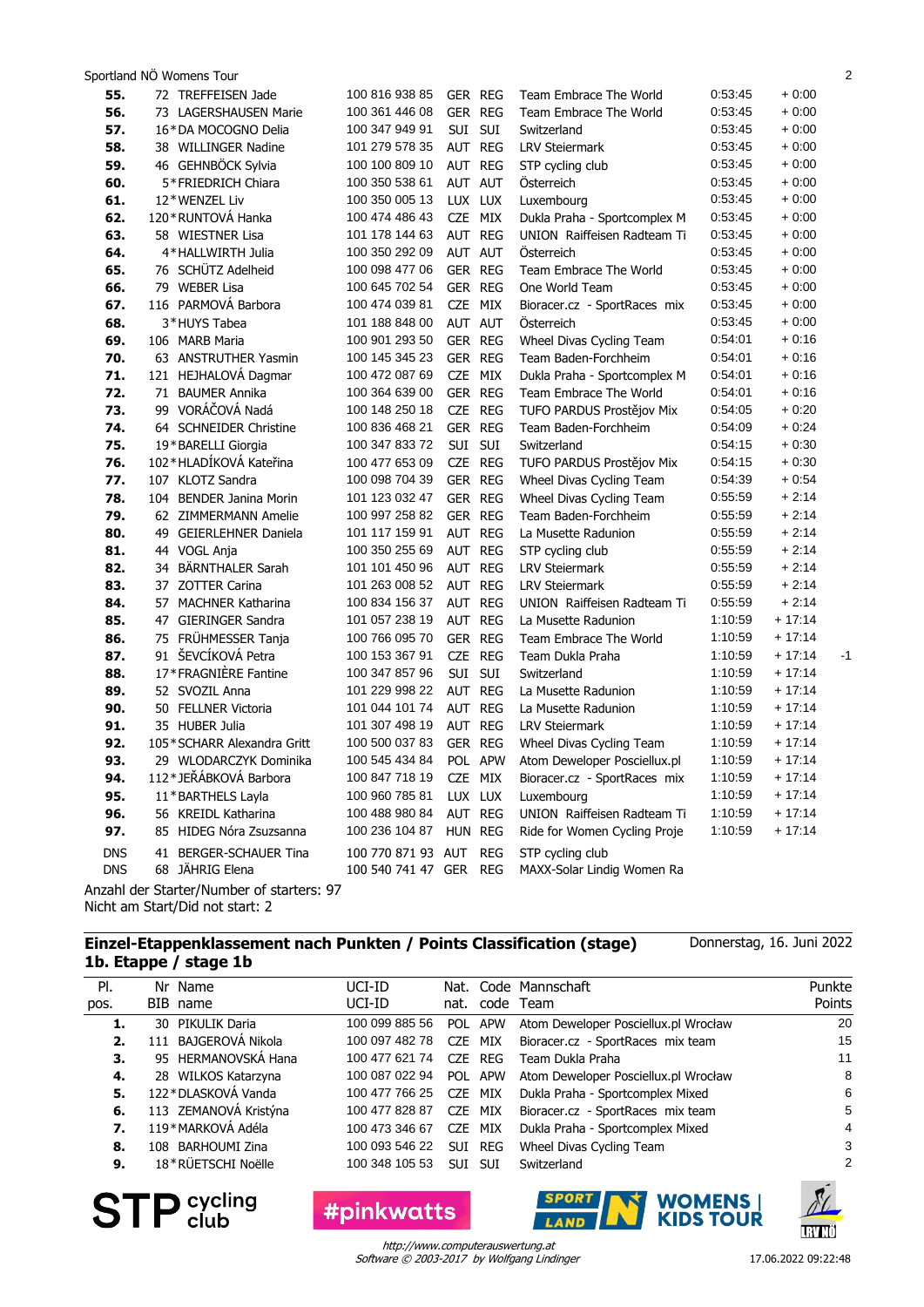**10.** 115\*SLANÍKOVÁ Nela 101 064 485 88 CZE MIX Bioracer.cz - SportRaces mix team 1

# Donnerstag, 16. Juni 2022

|              | <b>Sprintwertung / Sprint Classification</b> |
|--------------|----------------------------------------------|
| SP 1 Km 16,0 |                                              |

| PI.<br>pos. | Nr Name<br>BIB name  | UCI-ID<br>UCI-ID                   |  | Nat. Code Mannschaft<br>nat. code Team                   | Punkte<br>Points |
|-------------|----------------------|------------------------------------|--|----------------------------------------------------------|------------------|
|             | 111 BAJGEROVÁ Nikola |                                    |  | 100 097 482 78 CZE MIX Bioracer.cz - SportRaces mix team | $\overline{4}$   |
|             | 14*LEU Lorena        | 100 347 800 39 SUI SUI Switzerland |  |                                                          | 2                |
|             | 108 BARHOUMI Zina    |                                    |  | 100 093 546 22 SUI REG Wheel Divas Cycling Team          |                  |

#### **Sprintwertung / Sprint Classification SP 2 Km 24,0**

Donnerstag, 16. Juni 2022

| PI.  | Nr Name                 | UCI-ID |  | Nat. Code Mannschaft                                        | Punkte         |
|------|-------------------------|--------|--|-------------------------------------------------------------|----------------|
| pos. | BIB name                | UCI-ID |  | nat. code Team                                              | Points         |
|      | 32 RYSZ Kaja            |        |  | 100 488 512 04 POL APW Atom Deweloper Posciellux.pl Wrocław | $\overline{4}$ |
|      | 2. 111 BAJGEROVÁ Nikola |        |  | 100 097 482 78 CZE MIX Bioracer.cz - SportRaces mix team    | -2             |
| 3.   | 91 ŠEVCÍKOVÁ Petra      |        |  | 100 153 367 91 CZE REG Team Dukla Praha                     |                |

#### **Sprintwertung / Sprint Classification SP 3 Km 32,0**

Nat. Code Mannschaft code Team Pl. pos. Nr Name BIB name nat. Punkte Points UCI-ID UCI-ID **1.** 32 RYSZ Kaja 100 488 512 04 POL APW Atom Deweloper Posciellux.pl Wrocław 4 **2.** 92 KOHOUTKOVÁ Katerina 100 107 777 91 CZE REG Team Dukla Praha 2 **3.** 69 SCHULZ Tina 100 155 399 86 GER REG MAXX-Solar Lindig Women Racing RG 1

### **Etappenklassement Nachwuchswertung / Stage Youth Classification 1b. Etappe / stage 1b**

Donnerstag, 16. Juni 2022

Donnerstag, 16. Juni 2022

Länge/distance 40,0 km Schnitt/average 44,7 km/h

| PI.  | Nr Name                    | UCI-ID         | Nat.           |            | Code Mannschaft                   | Zeit    |          |
|------|----------------------------|----------------|----------------|------------|-----------------------------------|---------|----------|
| pos. | BIB name                   | UCI-ID         | nat.           | code       | Team                              | time    |          |
| 1.   | 122*DLASKOVÁ Vanda         | 100 477 766 25 | <b>CZE</b>     | MIX        | Dukla Praha - Sportcomplex Mixed  | 0:53:45 |          |
| 2.   | 119*MARKOVÁ Adéla          | 100 473 346 67 | <b>CZE</b>     | <b>MIX</b> | Dukla Praha - Sportcomplex Mixed  | 0:53:45 | $+0:00$  |
| 3.   | 18*RÜETSCHI Noëlle         | 100 348 105 53 | SUI            | <b>SUI</b> | Switzerland                       | 0:53:45 | $+0:00$  |
| 4.   | 115*SLANÍKOVÁ Nela         | 101 064 485 88 | <b>CZE</b>     | MIX        | Bioracer.cz - SportRaces mix team | 0:53:45 | $+0:00$  |
| 5.   | 15*REICHMUTH Kyra          | 100 789 886 96 | <b>SUI</b>     | SUI        | Switzerland                       | 0:53:45 | $+0:00$  |
| 6.   | 117*NĚMCOVÁ Barbora        | 100 473 099 14 | <b>CZE</b>     | MIX        | Dukla Praha - Sportcomplex Mixed  | 0:53:45 | $+0:00$  |
| 7.   | 114*KVASNIČKOVÁ Eliška     | 101 076 809 93 | <b>CZE</b>     | MIX        | Bioracer.cz - SportRaces mix team | 0:53:45 | $+0:00$  |
| 8.   | 14*LEU Lorena              | 100 347 800 39 | <b>SUI</b>     | SUI        | Switzerland                       | 0:53:45 | $+0:00$  |
| 9.   | 1*SCHMIDSBERGER Daniela    | 100 998 493 56 | AUT AUT        |            | Österreich                        | 0:53:45 | $+0:00$  |
| 10.  | 2*MARTINI Johanna          | 100 351 207 51 | AUT AUT        |            | Österreich                        | 0:53:45 | $+0:00$  |
| 11.  | 59 * COOPER Amalie         | 101 083 109 88 | GBR REG        |            | UNION Raiffeisen Radteam Tirol    | 0:53:45 | $+0:00$  |
| 12.  | 10*SCHMITZ Anouk           | 100 648 188 18 | LUX LUX        |            | Luxembourg                        | 0:53:45 | $+0:00$  |
| 13.  | 98*MÜLLEROVÁ Patricie      | 100 474 007 49 | <b>CZE</b>     | REG        | TUFO PARDUS Prostějov Mix         | 0:53:45 | $+0:00$  |
| 14.  | 101*HERMANOVÁ Adéla        | 100 473 102 17 | <b>CZE</b>     | <b>REG</b> | TUFO PARDUS Prostějov Mix         | 0:53:45 | $+0:00$  |
| 15.  | 16*DA MOCOGNO Delia        | 100 347 949 91 | SUI            | SUI        | Switzerland                       | 0:53:45 | $+0:00$  |
| 16.  | 5*FRIEDRICH Chiara         | 100 350 538 61 | AUT AUT        |            | Österreich                        | 0:53:45 | $+0:00$  |
| 17.  | 12*WENZEL Liv              | 100 350 005 13 | LUX LUX        |            | Luxembourg                        | 0:53:45 | $+0:00$  |
| 18.  | 120 * RUNTOVÁ Hanka        | 100 474 486 43 | <b>CZE</b>     | MIX        | Dukla Praha - Sportcomplex Mixed  | 0:53:45 | $+0:00$  |
| 19.  | 4*HALLWIRTH Julia          | 100 350 292 09 | AUT AUT        |            | Österreich                        | 0:53:45 | $+0:00$  |
| 20.  | 3*HUYS Tabea               | 101 188 848 00 | AUT AUT        |            | Österreich                        | 0:53:45 | $+0:00$  |
| 21.  | 19*BARELLI Giorgia         | 100 347 833 72 | SUI            | SUI        | Switzerland                       | 0:54:15 | $+0.30$  |
| 22.  | 102*HLADÍKOVÁ Kateřina     | 100 477 653 09 | <b>CZE</b>     | REG        | TUFO PARDUS Prostějov Mix         | 0:54:15 | $+0.30$  |
| 23.  | 17*FRAGNIÈRE Fantine       | 100 347 857 96 | SUI            | SUI        | Switzerland                       | 1:10:59 | $+17:14$ |
| 24.  | 105*SCHARR Alexandra Gritt | 100 500 037 83 | <b>GER REG</b> |            | Wheel Divas Cycling Team          | 1:10:59 | $+17:14$ |
| 25.  | 112*JEŘÁBKOVÁ Barbora      | 100 847 718 19 | <b>CZE</b>     | MIX        | Bioracer.cz - SportRaces mix team | 1:10:59 | $+17:14$ |
| 26.  | 11*BARTHELS Layla          | 100 960 785 81 | LUX LUX        |            | Luxembourg                        | 1:10:59 | $+17:14$ |

Software © 2003-2017 by Wolfgang Lindinger http://www.computerauswertung.at



**#pinkwatts** 



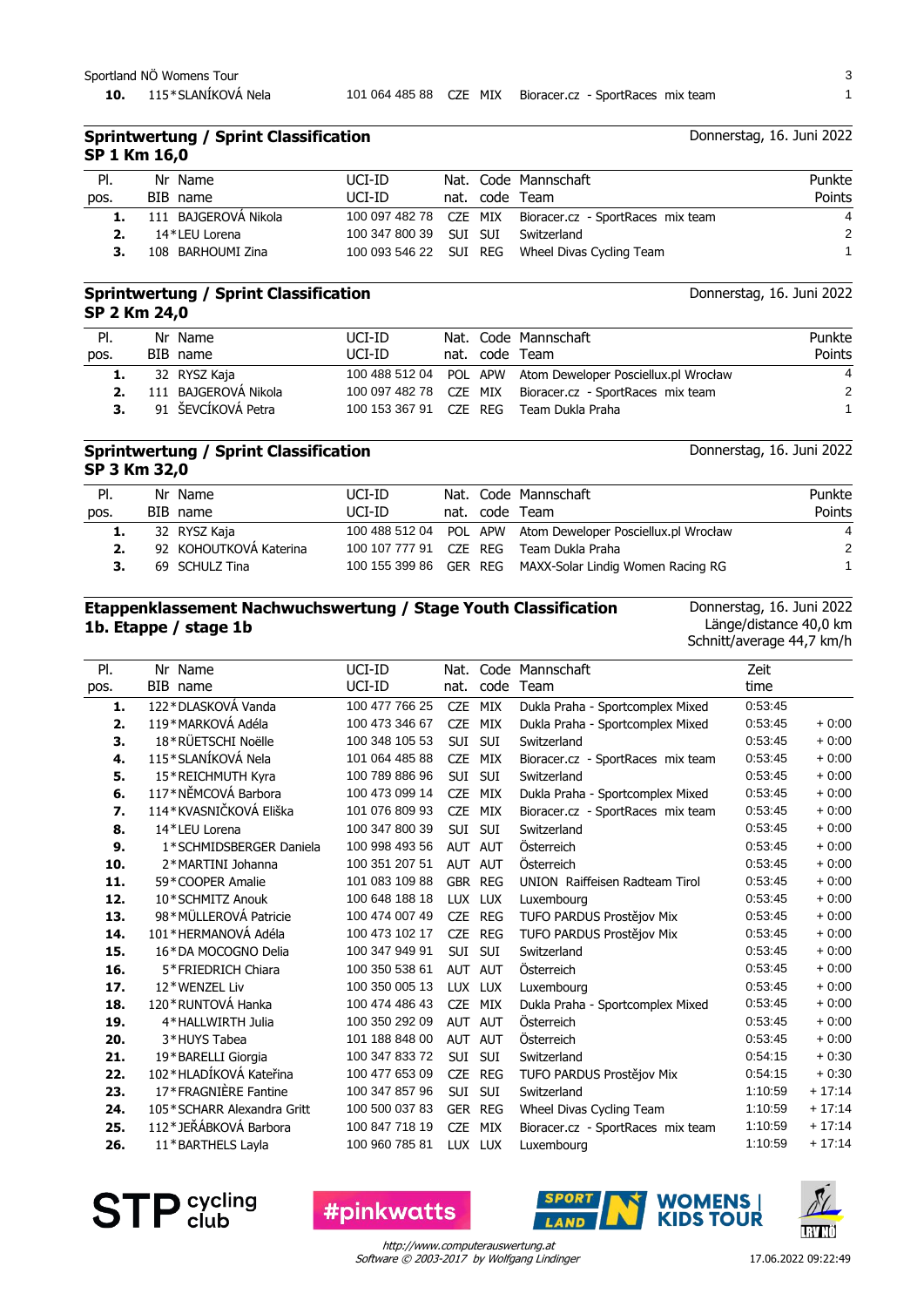#### **Mannschafts-Etappenklassement nach Zeit / Teams' Classification (stage) on time 1b. Etappe / stage 1b**

| PI.  | Code Mannschaft                            | UCI-ID         | Nat.       | Platz          | Zeit               |         |
|------|--------------------------------------------|----------------|------------|----------------|--------------------|---------|
| pos. | code Team                                  | UCI-ID         | nat.       | position       | time               |         |
|      | 1. MIX Bioracer.cz - SportRaces mi         |                |            |                | 2:41:15            |         |
|      | 111 BAJGEROVÁ Nikola                       | 100 097 482 78 | <b>CZE</b> | 2              | 0:53:45            |         |
|      | 113 ZEMANOVÁ Kristýna                      | 100 477 828 87 | <b>CZE</b> | 6              | 0:53:45            |         |
|      | 115*SLANÍKOVÁ Nela                         | 101 064 485 88 | <b>CZE</b> | 10             | 0:53:45            |         |
|      | 2. APW Atom Deweloper Posciellux.          |                |            |                | 2:41:15            | $+0:00$ |
|      | 30 PIKULIK Daria                           | 100 099 885 56 | POL        | $\mathbf{1}$   | 0:53:45            |         |
|      | 28 WILKOS Katarzyna                        | 100 087 022 94 | POL        | 4              | 0:53:45            |         |
|      | 27 BRZEZNA Monika                          | 100 074 741 35 | POL        | 18             | 0:53:45            |         |
|      | 3. MIX Dukla Praha - Sportcomplex          |                |            |                | 2:41:15            | $+0:00$ |
|      | 122*DLASKOVÁ Vanda                         | 100 477 766 25 | <b>CZE</b> | 5              | 0:53:45            |         |
|      | 119*MARKOVÁ Adéla                          | 100 473 346 67 | <b>CZE</b> | $\overline{7}$ | 0:53:45            |         |
|      | 117*NĚMCOVÁ Barbora                        | 100 473 099 14 | <b>CZE</b> | 21             | 0:53:45            |         |
|      | 4. REG Team Dukla Praha                    |                |            |                | 2:41:15            | $+0:00$ |
|      | 95 HERMANOVSKÁ Hana                        | 100 477 621 74 | <b>CZE</b> | 3              | 0:53:45            |         |
|      | 92 KOHOUTKOVÁ Katerina                     | 100 107 777 91 | <b>CZE</b> | 15             | 0:53:45            |         |
|      | 93 HARTYCHOVÁ Nicole                       | 100 472 816 22 | <b>CZE</b> | 16             | 0:53:45            |         |
|      | 5. SUI Switzerland                         |                |            |                | 2:41:15            | $+0:00$ |
|      | 18*RÜETSCHI Noëlle                         | 100 348 105 53 | SUI        | 9              | 0:53:45            |         |
|      | 15*REICHMUTH Kyra                          | 100 789 886 96 | SUI        | 19             | 0:53:45            |         |
|      | 14*LEU Lorena                              | 100 347 800 39 | <b>SUI</b> | 29             | 0:53:45            |         |
|      | 6. REG One World Team                      |                |            |                | 2:41:15            | $+0:00$ |
|      | 81 ZEITLER Martha                          | 100 518 327 40 | <b>GER</b> | 13             | 0:53:45            |         |
|      | 80 NEUMANN Laura                           | 100 140 468 93 | <b>GER</b> | 17             | 0:53:45            |         |
|      | 78 WINKELHAG Mira                          | 100 592 154 50 | <b>GER</b> | 27             | 0:53:45            |         |
|      | 7. MIX Lviv C.T. Ukraine                   |                |            |                | 2:41:15            | $+0:00$ |
|      | 21 SOLOVEI Ganna                           | 100 066 459 95 | <b>UKR</b> | 11             | 0:53:45            |         |
|      | 24 MACGREGOR Bronwyn                       | 100 221 702 41 | <b>NZL</b> | 25             | 0:53:45            |         |
|      | 22 FEDOTOVA Kseniia                        | 100 101 799 30 | <b>UKR</b> | 32             | 0:53:45            |         |
|      | 8. REG MAXX-Solar Lindig Women             |                |            |                | 2:41:15            | $+0:00$ |
|      | 65 FOX Katharina                           | 100 925 561 68 | <b>GER</b> | 24             | 0:53:45            |         |
|      | 66 STARK Michelle                          | 100 992 545 25 | SUI        | 28             | 0:53:45            |         |
|      | 67 HILD Amélie                             | 100 867 722 41 | <b>FRA</b> | 35             | 0:53:45            |         |
|      | 9. REG STP cycling club                    |                |            |                | 2:41:15            | $+0:00$ |
|      | 45 HEIGL Nadja                             | 100 086 238 86 | <b>AUT</b> | 20             | 0:53:45            |         |
|      | 42 BERNHARD Magdalena                      | 101 187 516 26 | <b>AUT</b> | 26             | 0:53:45            |         |
|      | 46 GEHNBÖCK Sylvia                         | 100 100 809 10 | <b>AUT</b> | 59             | 0:53:45            |         |
|      | 10. REG TUFO PARDUS Prostějov Mix          |                |            |                | 2:41:15            | $+0:00$ |
|      | 100 HÁJKOVÁ Markéta                        | 100 153 353 77 |            | 30             | 0:53:45            |         |
|      | 97 VANÍČKOVÁ Tereza                        |                | <b>CZE</b> | 33             | 0:53:45            |         |
|      | 98*MÜLLEROVÁ Patricie                      | 100 234 782 26 | <b>CZE</b> | 43             | 0:53:45            |         |
|      | 11. REG UNION Raiffeisen Radteam           | 100 474 007 49 | <b>CZE</b> |                |                    |         |
|      |                                            |                |            | 22             | 2:41:15<br>0:53:45 | $+0:00$ |
|      | 55 GSCHWENTNER Leila<br>59 * COOPER Amalie | 100 839 751 06 | AUT        |                |                    |         |
|      |                                            | 101 083 109 88 | <b>GBR</b> | 40             | 0:53:45            |         |
|      | 54 THANNER Gabriela                        | 100 922 221 26 | <b>AUT</b> | 50             | 0:53:45            |         |
|      | 12. AUT Österreich                         |                |            |                | 2:41:15            | $+0:00$ |
|      | 1*SCHMIDSBERGER Daniela                    | 100 998 493 56 | <b>AUT</b> | 36             | 0:53:45            |         |
|      | 2*MARTINI Johanna                          | 100 351 207 51 | <b>AUT</b> | 37             | 0:53:45            |         |
|      | 5*FRIEDRICH Chiara                         | 100 350 538 61 | <b>AUT</b> | 60             | 0:53:45            |         |
|      | 13. LUX Luxembourg                         |                |            |                | 2:41:15            | $+0:00$ |
|      | 7 BERTON Nina                              | 100 350 159 70 | <b>LUX</b> | 31             | 0:53:45            |         |
|      | 10*SCHMITZ Anouk                           | 100 648 188 18 | <b>LUX</b> | 42             | 0:53:45            |         |
|      | 12*WENZEL Liv                              | 100 350 005 13 | LUX        | 61             | 0:53:45            |         |
|      | 14. REG LRV Steiermark                     |                |            |                | 2:41:15            | $+0:00$ |
|      | 39 ZSANKÓ Petra                            | 101 137 947 24 | <b>HUN</b> | 38             | 0:53:45            |         |
|      | 36 THOMA Pia-Maria                         | 101 069 455 14 | AUT        | 53             | 0:53:45            |         |
|      | 38 WILLINGER Nadine                        | 101 279 578 35 | AUT        | 58             | 0:53:45            |         |
|      |                                            |                |            |                |                    |         |

**STP** Sycling

Software © 2003-2017 by Wolfgang Lindinger http://www.computerauswertung.at

**#pinkwatts** 

**SPORT** 

LAND



**IRVNÖ** 

**WOMENS** |<br>KIDS TOUR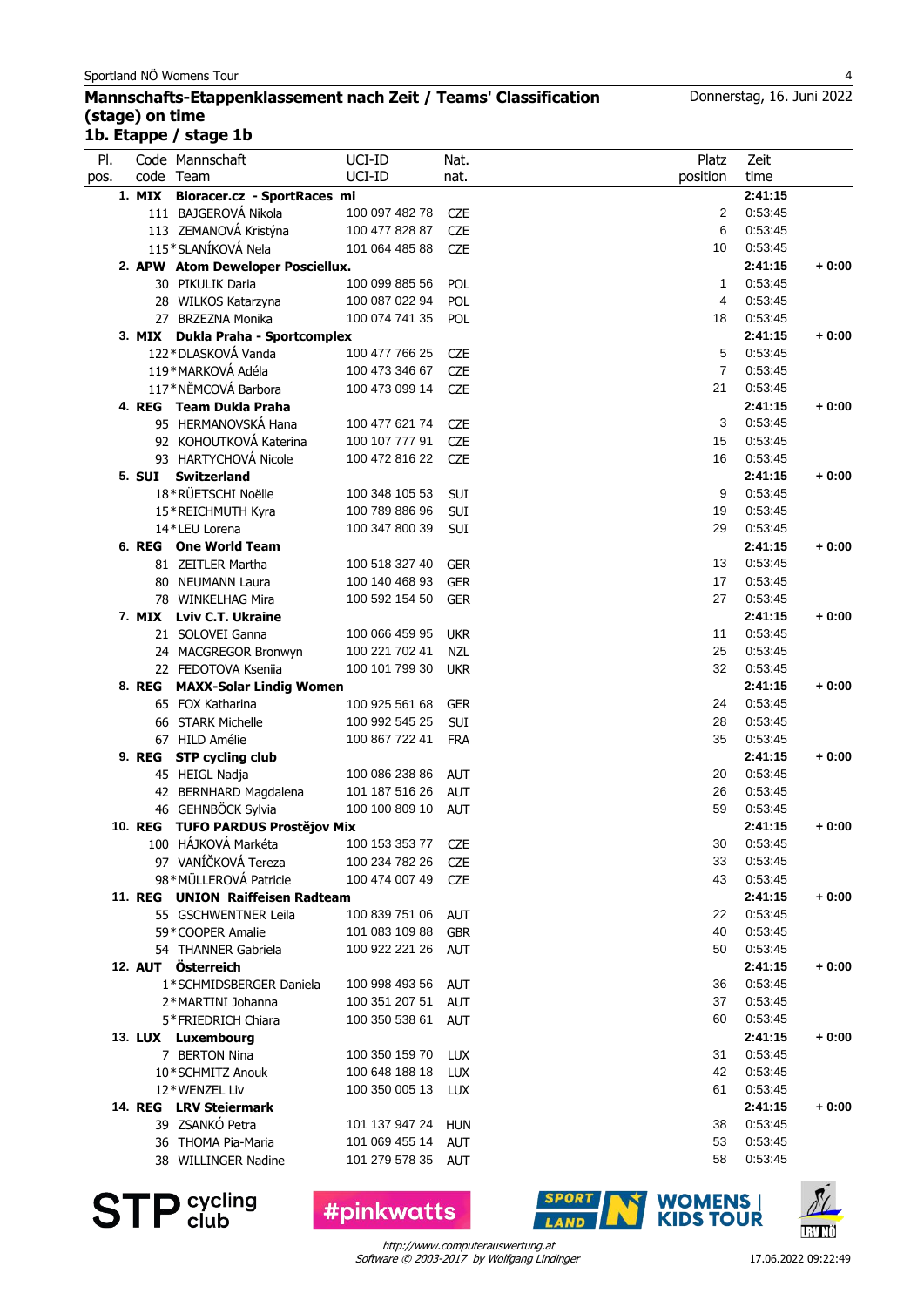Sportland NÖ Womens Tour 5

| <b>15. REG</b> | <b>Team Embrace The World</b>      |                |            |                   | 2:41:15 | $+0:00$  |
|----------------|------------------------------------|----------------|------------|-------------------|---------|----------|
| 74.            | GIESEN Anna                        | 100 363 502 27 | <b>GER</b> | 48                | 0:53:45 |          |
| 72             | <b>TREFFEISEN Jade</b>             | 100 816 938 85 | <b>GER</b> | 55                | 0:53:45 |          |
| 73             | <b>LAGERSHAUSEN Marie</b>          | 100 361 446 08 | <b>GER</b> | 56                | 0:53:45 |          |
| <b>16. REG</b> | <b>Wheel Divas Cycling Team</b>    |                |            |                   | 2:41:31 | $+0:16$  |
| 108            | <b>BARHOUMI Zina</b>               | 100 093 546 22 | <b>SUI</b> | 8                 | 0.53.45 |          |
| 109            | DE KEERSMAEKER Audrey              | 101 166 975 49 | BEL        | $12 \overline{ }$ | 0:53:45 |          |
| 106            | <b>MARB Maria</b>                  | 100 901 293 50 | <b>GER</b> | 69                | 0:54:01 |          |
| 17. REG        | <b>Team Baden-Forchheim</b>        |                |            |                   | 2:41:55 | $+0:40$  |
|                | 61 SCHELB Annika                   | 100 997 205 29 | <b>GER</b> | 39                | 0:53:45 |          |
| 63             | <b>ANSTRUTHER Yasmin</b>           | 100 145 345 23 | <b>GER</b> | 70                | 0.54.01 |          |
|                | 64 SCHNEIDER Christine             | 100 836 468 21 | <b>GER</b> | 74                | 0:54:09 |          |
| <b>18. REG</b> | <b>Ride for Women Cycling Proj</b> |                |            |                   | 2:58:29 | $+17:14$ |
|                | 86 LÁSZLÓ Tamara                   | 100 146 738 58 | <b>HUN</b> | 14                | 0:53:45 |          |
| 89             | SZABÓ Adrienn                      | 100 838 873 01 | <b>HUN</b> | 47                | 0:53:45 |          |
| 85             | HIDEG Nóra Zsuzsanna               | 100 236 104 87 | HUN        | 97                | 1:10:59 |          |
| 19. REG        | La Musette Radunion                |                |            |                   | 3:00:43 | $+19:28$ |
|                | 51 RUMPL Laura                     | 100 931 622 18 | <b>AUT</b> | 51                | 0:53:45 |          |
| 49             | <b>GEIERLEHNER Daniela</b>         | 101 117 159 91 | <b>AUT</b> | 80                | 0.55.59 |          |
| 47             | <b>GIERINGER Sandra</b>            | 101 057 238 19 | <b>AUT</b> | 85                | 1:10:59 |          |
|                |                                    |                |            |                   |         |          |

## **Communiqué No 2 1b. Etappe / stage 1b**

-

Donnerstag, 16. Juni 2022





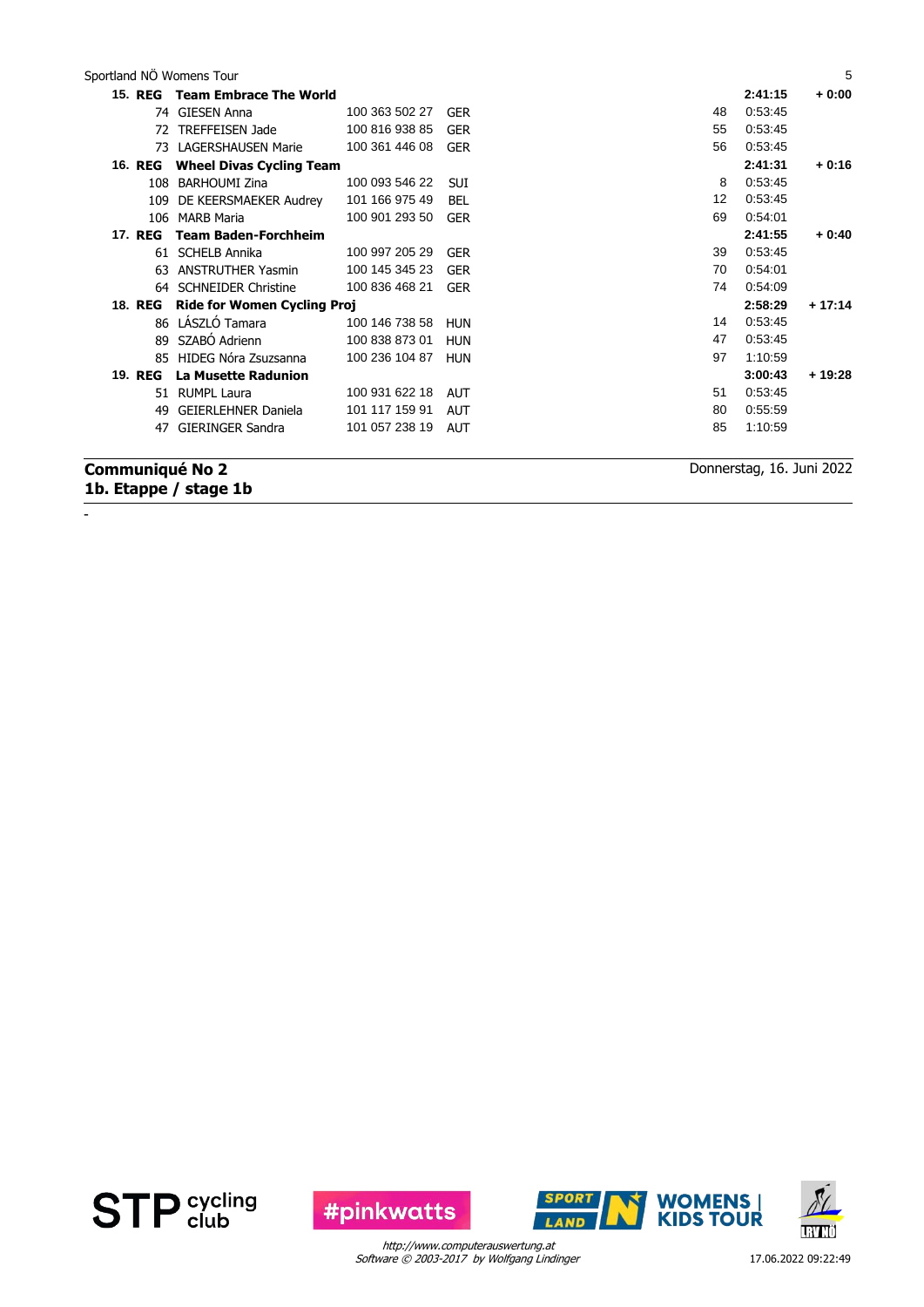### **Einzel-Gesamtklassement nach Zeit / General Individual Classification on time 1b. Etappe / stage 1b**

Donnerstag, 16. Juni 2022 Länge/distance 54,7 km Schnitt/average 45,2 km/h

| PI.        | Nr Name<br>BIB name                      | UCI-ID<br>UCI-ID                 |                |         | Nat. Code Mannschaft<br>code Team                                       | Zeit<br>time       |                    |
|------------|------------------------------------------|----------------------------------|----------------|---------|-------------------------------------------------------------------------|--------------------|--------------------|
| pos.       |                                          |                                  | nat.           |         |                                                                         |                    |                    |
| 1.         | 65 FOX Katharina                         | 100 925 561 68                   | GER REG        |         | MAXX-Solar Lindig Women Racing R                                        | 1:12:35            |                    |
| 2.         | 76 SCHÜTZ Adelheid                       | 100 098 477 06<br>100 097 482 78 | GER REG        |         | Team Embrace The World                                                  | 1:13:01<br>1:13:12 | $+0.26$<br>$+0:37$ |
| 3.<br>4.   | 111 BAJGEROVÁ Nikola<br>30 PIKULIK Daria | 100 099 885 56                   | CZE MIX        | POL APW | Bioracer.cz - SportRaces mix team<br>Atom Deweloper Posciellux.pl Wrocł | 1:13:37            | $+1:02$            |
| 5.         | 66 STARK Michelle                        | 100 992 545 25                   |                | SUI REG | MAXX-Solar Lindig Women Racing R                                        | 1:13:41            | $+1:06$            |
| 6.         | 54 THANNER Gabriela                      | 100 922 221 26                   | AUT REG        |         | UNION Raiffeisen Radteam Tirol                                          | 1:13:45            | $+1:10$            |
| 7.         | 114*KVASNIČKOVÁ Eliška                   | 101 076 809 93                   | CZE            | MIX     | Bioracer.cz - SportRaces mix team                                       | 1:13:48            | $+1:13$            |
| 8.         | 74 GIESEN Anna                           | 100 363 502 27                   | GER REG        |         | Team Embrace The World                                                  | 1:13:51            | $+1:16$            |
| 9.         | 24 MACGREGOR Bronwyn                     | 100 221 702 41                   |                | NZL MIX | Lviv C.T. Ukraine                                                       | 1:13:57            | $+1:22$            |
| 10.        | 27 BRZEZNA Monika                        | 100 074 741 35                   |                | POL APW | Atom Deweloper Posciellux.pl Wrocł                                      | 1:14:03            | $+1:28$            |
| 11.        | 61 SCHELB Annika                         | 100 997 205 29                   | GER REG        |         | Team Baden-Forchheim                                                    | 1:14:05            | $+1:30$            |
| 12.        | 45 HEIGL Nadja                           | 100 086 238 86                   |                | AUT REG | STP cycling club                                                        | 1:14:06            | $+1:31$            |
| 13.        | 31 PIKULIK Wiktoria                      | 100 102 011 48                   |                | POL APW | Atom Deweloper Posciellux.pl Wrocł                                      | 1:14:17            | $+1:42$            |
| 14.        | 72 TREFFEISEN Jade                       | 100 816 938 85                   | GER REG        |         | Team Embrace The World                                                  | 1:14:28            | $+1:53$            |
| 15.        | 32 RYSZ Kaja                             | 100 488 512 04                   |                | POL APW | Atom Deweloper Posciellux.pl Wrocł                                      | 1:14:30            | $+1:55$            |
| 16.        | 1*SCHMIDSBERGER Daniela                  | 100 998 493 56                   | AUT AUT        |         | <b>Osterreich</b>                                                       | 1:14:33            | $+1:58$            |
| 17.        | 108 BARHOUMI Zina                        | 100 093 546 22                   |                | SUI REG | Wheel Divas Cycling Team                                                | 1:14:35            | $+2:00$            |
| 18.        | 39 ZSANKÓ Petra                          | 101 137 947 24                   | HUN REG        |         | <b>LRV Steiermark</b>                                                   | 1:14:40            | $+2:05$            |
| 19.        | 100 HÁJKOVÁ Markéta                      | 100 153 353 77                   |                | CZE REG | TUFO PARDUS Prostějov Mix                                               | 1:14:41            | $+2:06$            |
| 20.        | 36 THOMA Pia-Maria                       | 101 069 455 14                   | AUT REG        |         | <b>LRV Steiermark</b>                                                   | 1:14:47            | $+2:12$            |
| 21.        | 77 LUST Bianca                           | 100 091 246 50                   | NED REG        |         | One World Team                                                          | 1:14:51            | $+2:16$            |
| 22.        | 73 LAGERSHAUSEN Marie                    | 100 361 446 08                   | GER REG        |         | Team Embrace The World                                                  | 1:14:53            | $+2:18$            |
| 23.        | 42 BERNHARD Magdalena                    | 101 187 516 26                   | AUT REG        |         | STP cycling club                                                        | 1:14:53            | $+2:18$            |
| 24.        | 7 BERTON Nina                            | 100 350 159 70                   | LUX LUX        |         | Luxembourg                                                              | 1:14:58            | $+2:23$            |
| 25.        | 28 WILKOS Katarzyna                      | 100 087 022 94                   |                | POL APW | Atom Deweloper Posciellux.pl Wrocł                                      | 1:15:05            | $+2:30$            |
| 26.        | 2*MARTINI Johanna                        | 100 351 207 51                   | AUT AUT        |         | Osterreich                                                              | 1:15:07            | $+2:32$            |
| 27.        | 115*SLANÍKOVÁ Nela                       | 101 064 485 88                   |                | CZE MIX | Bioracer.cz - SportRaces mix team                                       | 1:15:09            | $+2:34$            |
| 28.        | 46 GEHNBÖCK Sylvia                       | 100 100 809 10                   | AUT REG        |         | STP cycling club                                                        | 1:15:10            | $+2:35$            |
| 29.        | 82 KASTENHUBER Sarah                     | 100 363 474 96                   | GER REG        |         | One World Team                                                          | 1:15:11            | $+2:36$            |
| 30.        | 95 HERMANOVSKÁ Hana                      | 100 477 621 74                   |                | CZE REG | Team Dukla Praha                                                        | 1:15:13            | $+2:38$            |
| 31.        | 18*RÜETSCHI Noëlle                       | 100 348 105 53                   | SUI SUI        |         | Switzerland                                                             | 1:15:15            | $+2:40$            |
| 32.        | 92 KOHOUTKOVÁ Katerina                   | 100 107 777 91                   | CZE REG        |         | Team Dukla Praha                                                        | 1:15:16            | $+2:41$            |
| 33.        | 117*NĚMCOVÁ Barbora                      | 100 473 099 14                   | <b>CZE</b>     | MIX     | Dukla Praha - Sportcomplex Mixed                                        | 1:15:19            | $+2:44$            |
| 34.<br>35. | 14*LEU Lorena<br>12*WENZEL Liv           | 100 347 800 39<br>100 350 005 13 | SUI<br>LUX LUX | SUI     | Switzerland<br>Luxembourg                                               | 1:15:23<br>1:15:24 | $+2:48$<br>$+2:49$ |
| 36.        |                                          | 100 789 886 96                   | SUI SUI        |         | Switzerland                                                             | 1:15:24            | $+2:49$            |
| 37.        | 15*REICHMUTH Kyra<br>81 ZEITLER Martha   | 100 518 327 40                   | GER REG        |         | One World Team                                                          | 1:15:25            | $+2:50$            |
| 38.        | 55 GSCHWENTNER Leila                     | 100 839 751 06                   | AUT REG        |         | UNION Raiffeisen Radteam Tirol                                          | 1:15:26            | $+2:51$            |
| 39.        | 3*HUYS Tabea                             | 101 188 848 00                   | AUT AUT        |         | Osterreich                                                              | 1:15:27            | $+2:52$            |
| 40.        | 106 MARB Maria                           | 100 901 293 50                   | GER REG        |         | Wheel Divas Cycling Team                                                | 1:15:29            | $+2:54$            |
| 41.        | 38 WILLINGER Nadine                      | 101 279 578 35                   | AUT REG        |         | <b>LRV Steiermark</b>                                                   | 1:15:36            | $+3:01$            |
| 42.        | 109 DE KEERSMAEKER Audrey                | 101 166 975 49                   |                | BEL REG | Wheel Divas Cycling Team                                                | 1:15:38            | $+3:03$            |
| 43.        | 21 SOLOVEI Ganna                         | 100 066 459 95                   | UKR MIX        |         | Lviv C.T. Ukraine                                                       | 1:15:39            | $+3:04$            |
| 44.        | 78 WINKELHAG Mira                        | 100 592 154 50                   | GER REG        |         | One World Team                                                          | 1:15:41            | + 3:06             |
| 45.        | 16*DA MOCOGNO Delia                      | 100 347 949 91                   |                | SUI SUI | Switzerland                                                             | 1:15:41            | $+3:06$            |
| 46.        | 119*MARKOVÁ Adéla                        | 100 473 346 67                   |                | CZE MIX | Dukla Praha - Sportcomplex Mixed                                        | 1:15:41            | $+3:06$            |
| 47.        | 51 RUMPL Laura                           | 100 931 622 18                   | AUT REG        |         | La Musette Radunion                                                     | 1:15:44            | $+3:09$            |
| 48.        | 23 EVANS Alicia                          | 100 217 214 15                   | NZL MIX        |         | Lviv C.T. Ukraine                                                       | 1:15:44            | $+3:09$            |
| 49.        | 59*COOPER Amalie                         | 101 083 109 88                   |                | GBR REG | UNION Raiffeisen Radteam Tirol                                          | 1:15:53            | $+3:18$            |
| 50.        | 97 VANÍČKOVÁ Tereza                      | 100 234 782 26                   |                | CZE REG | TUFO PARDUS Prostějov Mix                                               | 1:15:56            | $+3:21$            |
| 51.        | 116 PARMOVÁ Barbora                      | 100 474 039 81                   |                | CZE MIX | Bioracer.cz - SportRaces mix team                                       | 1:15:58            | $+3:23$            |
| 52.        | 10*SCHMITZ Anouk                         | 100 648 188 18                   | LUX LUX        |         | Luxembourg                                                              | 1:16:03            | $+3:28$            |
| 53.        | 93 HARTYCHOVÁ Nicole                     | 100 472 816 22                   |                | CZE REG | Team Dukla Praha                                                        | 1:16:09            | $+3:34$            |
| 54.        | 98*MÜLLEROVÁ Patricie                    | 100 474 007 49                   |                | CZE REG | TUFO PARDUS Prostějov Mix                                               | 1:16:09            | $+3:34$            |
| 55.        | 58 WIESTNER Lisa<br>4*HALLWIRTH Julia    | 101 178 144 63                   | AUT REG        | AUT AUT | UNION Raiffeisen Radteam Tirol                                          | 1:16:18<br>1:16:19 | $+3.43$<br>$+3:44$ |
| 56.        |                                          | 100 350 292 09                   |                |         | Osterreich                                                              |                    |                    |

**STP** cycling

**#pinkwatts** 



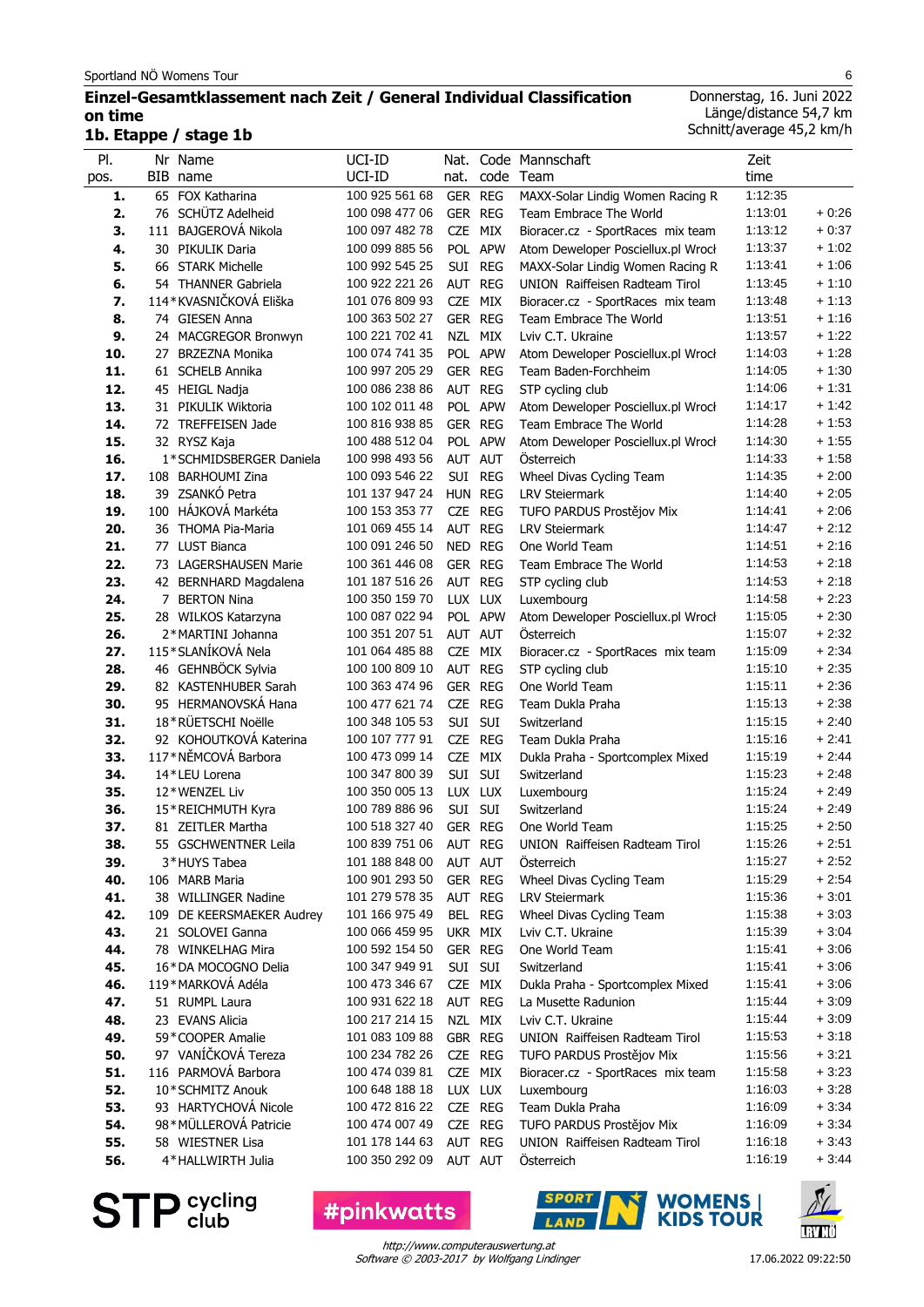|     | Sportland NÖ Womens Tour   |                |                          |                                    |         | $\overline{7}$ |
|-----|----------------------------|----------------|--------------------------|------------------------------------|---------|----------------|
| 57. | 67 HILD Amélie             | 100 867 722 41 | FRA REG                  | MAXX-Solar Lindig Women Racing R   | 1:16:20 | $+3:45$        |
| 58. | 113 ZEMANOVÁ Kristýna      | 100 477 828 87 | CZE MIX                  | Bioracer.cz - SportRaces mix team  | 1:16:21 | $+3.46$        |
| 59. | 121 HEJHALOVÁ Dagmar       | 100 472 087 69 | CZE MIX                  | Dukla Praha - Sportcomplex Mixed   | 1:16:24 | $+3.49$        |
| 60. | 80 NEUMANN Laura           | 100 140 468 93 | GER REG                  | One World Team                     | 1:16:32 | $+3:57$        |
| 61. | 57 MACHNER Katharina       | 100 834 156 37 | AUT REG                  | UNION Raiffeisen Radteam Tirol     | 1:16:33 | $+3:58$        |
| 62. | 99 VORÁČOVÁ Nadá           | 100 148 250 18 | CZE REG                  | TUFO PARDUS Prostějov Mix          | 1:16:38 | $+4:03$        |
| 63. | 120 * RUNTOVÁ Hanka        | 100 474 486 43 | CZE MIX                  | Dukla Praha - Sportcomplex Mixed   | 1:16:38 | $+4:03$        |
| 64. | 79 WEBER Lisa              | 100 645 702 54 | GER REG                  | One World Team                     | 1:16:47 | $+4:12$        |
| 65. | 5*FRIEDRICH Chiara         | 100 350 538 61 | AUT AUT                  | Österreich                         | 1:16:48 | $+4:13$        |
| 66. | 19*BARELLI Giorgia         | 100 347 833 72 | SUI SUI                  | Switzerland                        | 1:16:49 | $+4.14$        |
| 67. | 63 ANSTRUTHER Yasmin       | 100 145 345 23 | <b>GER REG</b>           | Team Baden-Forchheim               | 1:16:52 | $+4:17$        |
| 68. | 69 SCHULZ Tina             | 100 155 399 86 | <b>GER REG</b>           | MAXX-Solar Lindig Women Racing R   | 1:16:52 | $+4:17$        |
| 69. | 86 LÁSZLÓ Tamara           | 100 146 738 58 | HUN REG                  | Ride for Women Cycling Project     | 1:16:58 | $+4.23$        |
| 70. | 25 PEREKITKO Karolina      | 100 098 822 60 | POL MIX                  | Lviv C.T. Ukraine                  | 1:17:03 | $+4.28$        |
| 71. | 22 FEDOTOVA Ksenija        | 100 101 799 30 | UKR MIX                  | Lviv C.T. Ukraine                  | 1:17:10 | $+4.35$        |
| 72. | 122*DLASKOVÁ Vanda         | 100 477 766 25 | CZE MIX                  | Dukla Praha - Sportcomplex Mixed   | 1:17:21 | $+4.46$        |
| 73. | 101*HERMANOVÁ Adéla        | 100 473 102 17 | CZE REG                  | TUFO PARDUS Prostějov Mix          | 1:17:22 | $+4.47$        |
| 74. | 89 SZABÓ Adrienn           | 100 838 873 01 | HUN REG                  | Ride for Women Cycling Project     | 1:17:24 | $+4.49$        |
| 75. | 71 BAUMER Annika           | 100 364 639 00 | GER REG                  | Team Embrace The World             | 1:17:35 | $+5:00$        |
| 76. | 34 BÄRNTHALER Sarah        | 101 101 450 96 | AUT REG                  | <b>LRV Steiermark</b>              | 1:17:50 | $+5:15$        |
| 77. | 62 ZIMMERMANN Amelie       | 100 997 258 82 | <b>GER REG</b>           | Team Baden-Forchheim               | 1:18:08 | $+5.33$        |
| 78. | 64 SCHNEIDER Christine     | 100 836 468 21 | <b>GER REG</b>           | Team Baden-Forchheim               | 1:18:12 | $+5.37$        |
| 79. | 102*HLADÍKOVÁ Kateřina     | 100 477 653 09 | CZE REG                  | TUFO PARDUS Prostějov Mix          | 1:18:17 | $+5.42$        |
| 80. | 107 KLOTZ Sandra           | 100 098 704 39 | GER REG                  | Wheel Divas Cycling Team           | 1:18:22 | $+5.47$        |
| 81. | 104 BENDER Janina Morin    | 101 123 032 47 | GER REG                  | Wheel Divas Cycling Team           | 1:18:37 | $+6:02$        |
| 82. | 49 GEIERLEHNER Daniela     | 101 117 159 91 | AUT REG                  | La Musette Radunion                | 1:18:52 | $+6:17$        |
| 83. | 37 ZOTTER Carina           | 101 263 008 52 | AUT REG                  | <b>LRV Steiermark</b>              | 1:18:55 | $+6:20$        |
| 84. | 44 VOGL Anja               | 100 350 255 69 | AUT REG                  | STP cycling club                   | 1:21:31 | $+8:56$        |
| 85. | 29 WLODARCZYK Dominika     | 100 545 434 84 | POL APW                  | Atom Deweloper Posciellux.pl Wrocł | 1:31:30 | $+18:55$       |
| 86. | 91 ŠEVCÍKOVÁ Petra         | 100 153 367 91 | CZE REG                  | Team Dukla Praha                   | 1:32:02 | $+19:27$       |
| 87. | 50 FELLNER Victoria        | 101 044 101 74 | AUT REG                  | La Musette Radunion                | 1:32:44 | $+20:09$       |
| 88. | 47 GIERINGER Sandra        | 101 057 238 19 | AUT REG                  | La Musette Radunion                | 1:33:03 | $+20:28$       |
| 89. | 75 FRÜHMESSER Tanja        | 100 766 095 70 | <b>GER REG</b>           | Team Embrace The World             | 1:33:05 | $+20:30$       |
| 90. | 11*BARTHELS Layla          | 100 960 785 81 | LUX LUX                  | Luxembourg                         | 1:33:19 | $+20.44$       |
| 91. | 17*FRAGNIÈRE Fantine       | 100 347 857 96 | SUI SUI                  | Switzerland                        | 1:33:31 | $+20:56$       |
| 92. | 56 KREIDL Katharina        | 100 488 980 84 | AUT REG                  | UNION Raiffeisen Radteam Tirol     | 1:33:36 | $+21:01$       |
| 93. | 35 HUBER Julia             | 101 307 498 19 | AUT REG                  | <b>LRV Steiermark</b>              | 1:34:07 | $+21:32$       |
| 94. | 105*SCHARR Alexandra Gritt | 100 500 037 83 | GER REG                  | Wheel Divas Cycling Team           | 1:35:16 | $+22:41$       |
| 95. | 52 SVOZIL Anna             | 101 229 998 22 | AUT REG                  | La Musette Radunion                | 1:35:31 | $+22:56$       |
| 96. | 85 HIDEG Nóra Zsuzsanna    | 100 236 104 87 | <b>HUN</b><br><b>REG</b> | Ride for Women Cycling Project     | 1:37:36 | $+25:01$       |
| 97. | 112*JEŘÁBKOVÁ Barbora      | 100 847 718 19 | CZE MIX                  | Bioracer.cz - SportRaces mix team  | 1:38:50 | $+26:15$       |
|     |                            |                |                          |                                    |         |                |

#### **Einzel-Gesamtklassement nach Punkten / Points General Classification 1b. Etappe / stage 1b**

Donnerstag, 16. Juni 2022

| PI.  |     | Nr Name                 | UCI-ID          | Nat.       |                | Code Mannschaft                      | Punkte |
|------|-----|-------------------------|-----------------|------------|----------------|--------------------------------------|--------|
| pos. | BIB | name                    | UCI-ID          | nat.       | code           | Team                                 | Points |
| 1.   | 111 | BAJGEROVÁ Nikola        | 100 097 482 78  | <b>CZE</b> | <b>MIX</b>     | Bioracer.cz - SportRaces mix team    | 32     |
| 2.   | 30  | PIKULIK Daria           | 100 099 885 56  | POL        | <b>APW</b>     | Atom Deweloper Posciellux.pl Wrocław | 25     |
| 3.   | 65  | FOX Katharina           | 100 925 561 68  |            | <b>GER REG</b> | MAXX-Solar Lindig Women Racing RG    | 20     |
| 4.   |     | 76 SCHÜTZ Adelheid      | 100 098 477 06  | GER        | <b>REG</b>     | Team Embrace The World               | 15     |
| 5.   | 95  | <b>HERMANOVSKÁ Hana</b> | 100 477 621 74  | <b>CZE</b> | <b>REG</b>     | Team Dukla Praha                     | 11     |
| 6.   | 32  | RYSZ Kaja               | 100 488 512 04  | POL        | <b>APW</b>     | Atom Deweloper Posciellux.pl Wrocław | 8      |
| 7.   | 66  | <b>STARK Michelle</b>   | 100 992 545 25  | SUI        | <b>REG</b>     | MAXX-Solar Lindig Women Racing RG    | 8      |
| 8.   | 28  | WILKOS Katarzyna        | 100 087 022 94  |            | POL APW        | Atom Deweloper Posciellux.pl Wrocław | 8      |
| 9.   |     | 54 THANNER Gabriela     | 100 922 221 26  | <b>AUT</b> | <b>REG</b>     | UNION Raiffeisen Radteam Tirol       | 6      |
| 10.  |     | 122 DLASKOVÁ Vanda      | 100 477 766 25  | <b>CZE</b> | MIX            | Dukla Praha - Sportcomplex Mixed     | 6      |
| 11.  |     | 113 ZEMANOVÁ Kristýna   | 100 477 828 87  | <b>CZE</b> | <b>MIX</b>     | Bioracer.cz - SportRaces mix team    | 5      |
| 12.  |     | 114 KVASNIČKOVÁ Eliška  | 101 076 809 93  | <b>CZE</b> | <b>MIX</b>     | Bioracer.cz - SportRaces mix team    |        |
| 13.  | 108 | <b>BARHOUMI Zina</b>    | 100 093 546 22  | <b>SUI</b> | <b>REG</b>     | Wheel Divas Cycling Team             |        |
| 14.  | 119 | MARKOVÁ Adéla           | 100 473 346 67  | <b>CZE</b> | MIX            | Dukla Praha - Sportcomplex Mixed     |        |
| 15.  |     | 74 GIESEN Anna          | 100 363 502 27  |            | GER REG        | Team Embrace The World               |        |
|      |     | cycling                 | <b>inkwatts</b> |            |                | <b>SPORT</b><br>KIDS TOUR            | nu ut  |

**STP** Sycling

Software © 2003-2017 by Wolfgang Lindinger http://www.computerauswertung.at

**TRUNU**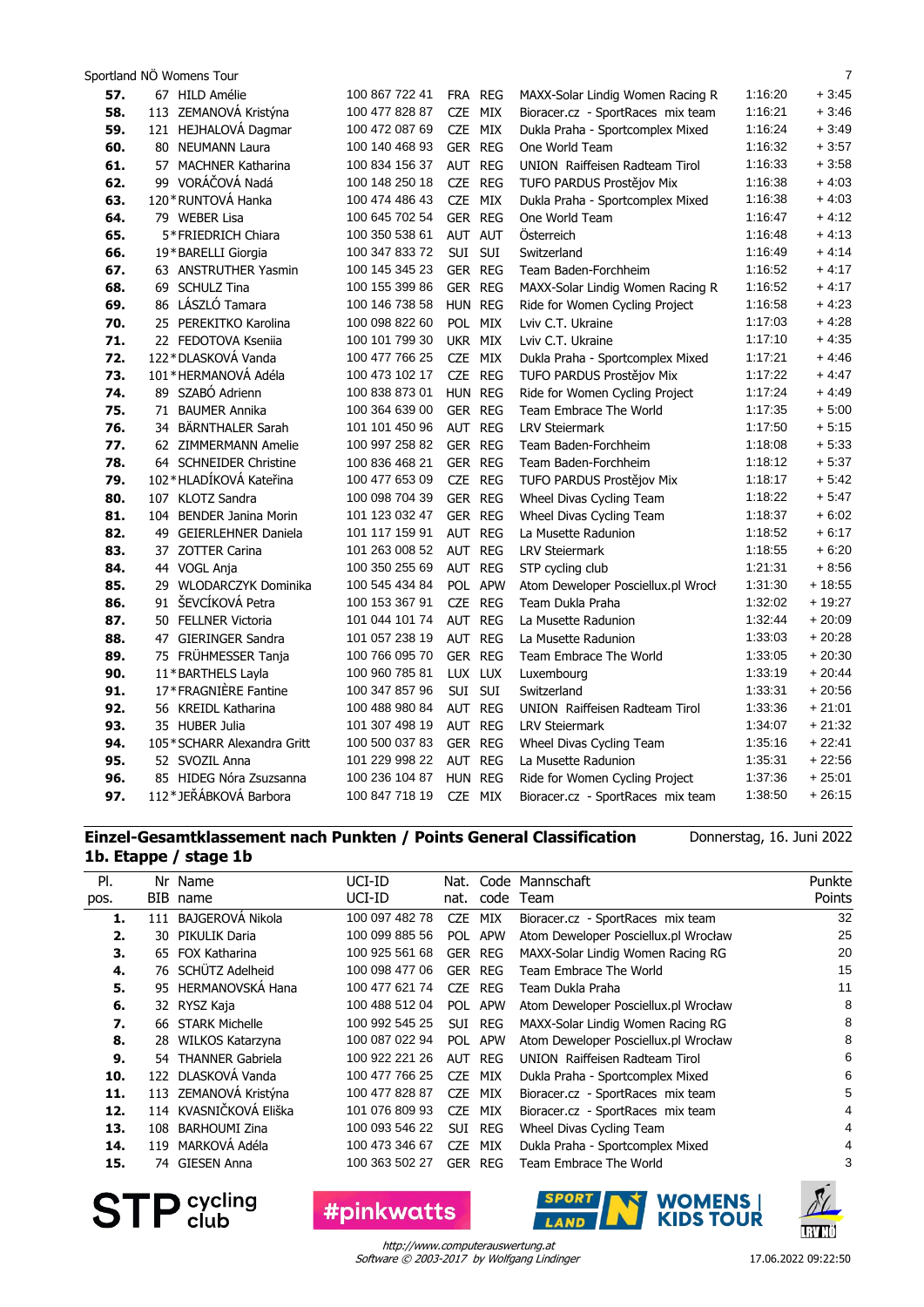#### Sportland NÖ Womens Tour 8

| 16. | 24 MACGREGOR Bronwyn   | 100 221 702 41 |         | NZL MIX | Lviv C.T. Ukraine                                           | 2              |
|-----|------------------------|----------------|---------|---------|-------------------------------------------------------------|----------------|
| 17. | 18 RÜETSCHI Noëlle     | 100 348 105 53 | SUI SUI |         | Switzerland                                                 | $\mathcal{P}$  |
| 18. | 92 KOHOUTKOVÁ Katerina | 100 107 777 91 |         | CZE REG | Team Dukla Praha                                            | $\overline{2}$ |
| 19. | 14 LEU Lorena          | 100 347 800 39 | SUI SUI |         | Switzerland                                                 | $\mathcal{P}$  |
| 20. | 27 BRZEZNA Monika      |                |         |         | 100 074 741 35 POL APW Atom Deweloper Posciellux.pl Wrocław | 1              |
| 21. | 115 SLANÍKOVÁ Nela     |                |         |         | 101 064 485 88 CZE MIX Bioracer.cz - SportRaces mix team    | 1              |
| 22. | 69 SCHULZ Tina         |                |         |         | 100 155 399 86 GER REG MAXX-Solar Lindig Women Racing RG    | 1              |
| 23. | 91 ŠEVCÍKOVÁ Petra     | 100 153 367 91 |         | CZE REG | Team Dukla Praha                                            |                |
|     |                        |                |         |         |                                                             |                |

#### **Gesamt Nachwuchswertung / General Youth classification 1b. Etappe / stage 1b**

Donnerstag, 16. Juni 2022 Länge/distance 54,7 km Schnitt/average 44,5 km/h

| PI.  | Nr Name                    | UCI-ID         | Nat.           |            | Code Mannschaft                       | Zeit    |          |
|------|----------------------------|----------------|----------------|------------|---------------------------------------|---------|----------|
| pos. | BIB name                   | UCI-ID         | nat.           | code       | Team                                  | time    |          |
| 1.   | 114*KVASNIČKOVÁ Eliška     | 101 076 809 93 | <b>CZE</b>     | MIX        | Bioracer.cz - SportRaces mix team     | 1:13:48 |          |
| 2.   | 1*SCHMIDSBERGER Daniela    | 100 998 493 56 | AUT AUT        |            | Österreich                            | 1:14:33 | $+0.45$  |
| З.   | 2*MARTINI Johanna          | 100 351 207 51 | AUT AUT        |            | Österreich                            | 1:15:07 | $+1:19$  |
| 4.   | 115*SLANÍKOVÁ Nela         | 101 064 485 88 | <b>CZE</b>     | MIX        | Bioracer.cz - SportRaces mix team     | 1:15:09 | $+1:21$  |
| 5.   | 18*RÜETSCHI Noëlle         | 100 348 105 53 | SUI            | SUI        | Switzerland                           | 1:15:15 | $+1.27$  |
| 6.   | 117*NĚMCOVÁ Barbora        | 100 473 099 14 | <b>CZE</b>     | MIX        | Dukla Praha - Sportcomplex Mixed      | 1:15:19 | $+1:31$  |
| 7.   | 14*LEU Lorena              | 100 347 800 39 | SUI            | <b>SUI</b> | Switzerland                           | 1:15:23 | $+1:35$  |
| 8.   | 12*WENZEL Liv              | 100 350 005 13 | LUX LUX        |            | Luxembourg                            | 1:15:24 | $+1:36$  |
| 9.   | 15*REICHMUTH Kyra          | 100 789 886 96 | <b>SUI</b>     | <b>SUI</b> | Switzerland                           | 1:15:24 | $+1:36$  |
| 10.  | 3*HUYS Tabea               | 101 188 848 00 | AUT AUT        |            | Österreich                            | 1:15:27 | $+1:39$  |
| 11.  | 16*DA MOCOGNO Delia        | 100 347 949 91 | <b>SUI</b>     | <b>SUI</b> | Switzerland                           | 1:15:41 | $+1:53$  |
| 12.  | 119*MARKOVÁ Adéla          | 100 473 346 67 | <b>CZE</b>     | MIX        | Dukla Praha - Sportcomplex Mixed      | 1:15:41 | $+1:53$  |
| 13.  | 59*COOPER Amalie           | 101 083 109 88 |                | GBR REG    | <b>UNION</b> Raiffeisen Radteam Tirol | 1:15:53 | $+2:05$  |
| 14.  | 10*SCHMITZ Anouk           | 100 648 188 18 | <b>LUX</b>     | LUX        | Luxembourg                            | 1:16:03 | $+2:15$  |
| 15.  | 98*MÜLLEROVÁ Patricie      | 100 474 007 49 | <b>CZE</b>     | REG        | TUFO PARDUS Prostějov Mix             | 1:16:09 | $+2:21$  |
| 16.  | 4*HALLWIRTH Julia          | 100 350 292 09 |                | AUT AUT    | Österreich                            | 1:16:19 | $+2:31$  |
| 17.  | 120*RUNTOVÁ Hanka          | 100 474 486 43 | <b>CZE</b>     | <b>MIX</b> | Dukla Praha - Sportcomplex Mixed      | 1:16:38 | $+2:50$  |
| 18.  | 5*FRIEDRICH Chiara         | 100 350 538 61 | AUT AUT        |            | Österreich                            | 1:16:48 | $+3:00$  |
| 19.  | 19*BARELLI Giorgia         | 100 347 833 72 | SUI            | SUI        | Switzerland                           | 1:16:49 | $+3:01$  |
| 20.  | 122*DLASKOVÁ Vanda         | 100 477 766 25 | <b>CZE</b>     | <b>MIX</b> | Dukla Praha - Sportcomplex Mixed      | 1:17:21 | $+3:33$  |
| 21.  | 101 * HERMANOVÁ Adéla      | 100 473 102 17 | <b>CZE</b>     | <b>REG</b> | TUFO PARDUS Prostějov Mix             | 1:17:22 | $+3.34$  |
| 22.  | 102*HLADÍKOVÁ Kateřina     | 100 477 653 09 | <b>CZE</b>     | <b>REG</b> | TUFO PARDUS Prostějov Mix             | 1:18:17 | $+4.29$  |
| 23.  | 11*BARTHELS Layla          | 100 960 785 81 | LUX LUX        |            | Luxembourg                            | 1:33:19 | $+19:31$ |
| 24.  | 17*FRAGNIÈRE Fantine       | 100 347 857 96 | SUI            | SUI        | Switzerland                           | 1:33:31 | $+19:43$ |
| 25.  | 105*SCHARR Alexandra Gritt | 100 500 037 83 | <b>GER REG</b> |            | Wheel Divas Cycling Team              | 1:35:16 | $+21:28$ |
| 26.  | 112*JEŘÁBKOVÁ Barbora      | 100 847 718 19 | <b>CZE</b>     | MIX        | Bioracer.cz - SportRaces mix team     | 1:38:50 | $+25:02$ |

## **Mannschafts-Gesamtklassement nach Zeit / General Team Classification on time**

#### Donnerstag, 16. Juni 2022

# **1b. Etappe / stage 1b**

| PI.  |                | Code Mannschaft                      | Zeit    |              |
|------|----------------|--------------------------------------|---------|--------------|
| pos. | code           | Team                                 | time    |              |
|      | <b>1.</b> REG  | Team Embrace The World               | 3:41:20 |              |
| 2.   | <b>APW</b>     | Atom Deweloper Posciellux.pl Wrocław | 3:42:06 | $+0:46$      |
| З.   | MIX            | Bioracer.cz - SportRaces mix team    | 3:42:20 | $+1:00$      |
|      | <b>4. REG</b>  | MAXX-Solar Lindig Women Racing RG    | 3:42:36 | $+1:16$      |
|      | <b>5. REG</b>  | UNION Raiffeisen Radteam Tirol       | 3:43:30 | $+2:10$      |
|      | <b>6. REG</b>  | STP cycling club                     | 3:44:09 | $+2:49$      |
|      | <b>7.</b> REG  | <b>LRV Steiermark</b>                | 3:45:03 | $+3:43$      |
|      | <b>8. AUT</b>  | Osterreich                           | 3:45:07 | $+3:47$      |
| 9.   | MIX            | Lviv C.T. Ukraine                    | 3:45:20 | $+4:00$      |
|      | <b>10. REG</b> | Team Dukla Praha                     | 3:45:24 | $+4:04$      |
|      | <b>11. REG</b> | One World Team                       | 3:45:27 | $+4:07$      |
|      | <b>12. REG</b> | Wheel Divas Cycling Team             | 3:45:43 | $+4:23$      |
|      | <b>13. SUI</b> | Switzerland                          | 3:46:04 | $+4.44$      |
|      | <b>14. LUX</b> | Luxembourg                           | 3:46:25 | $+5:05$      |
|      |                |                                      |         | $\mathbf{r}$ |



**#pinkwatts** 



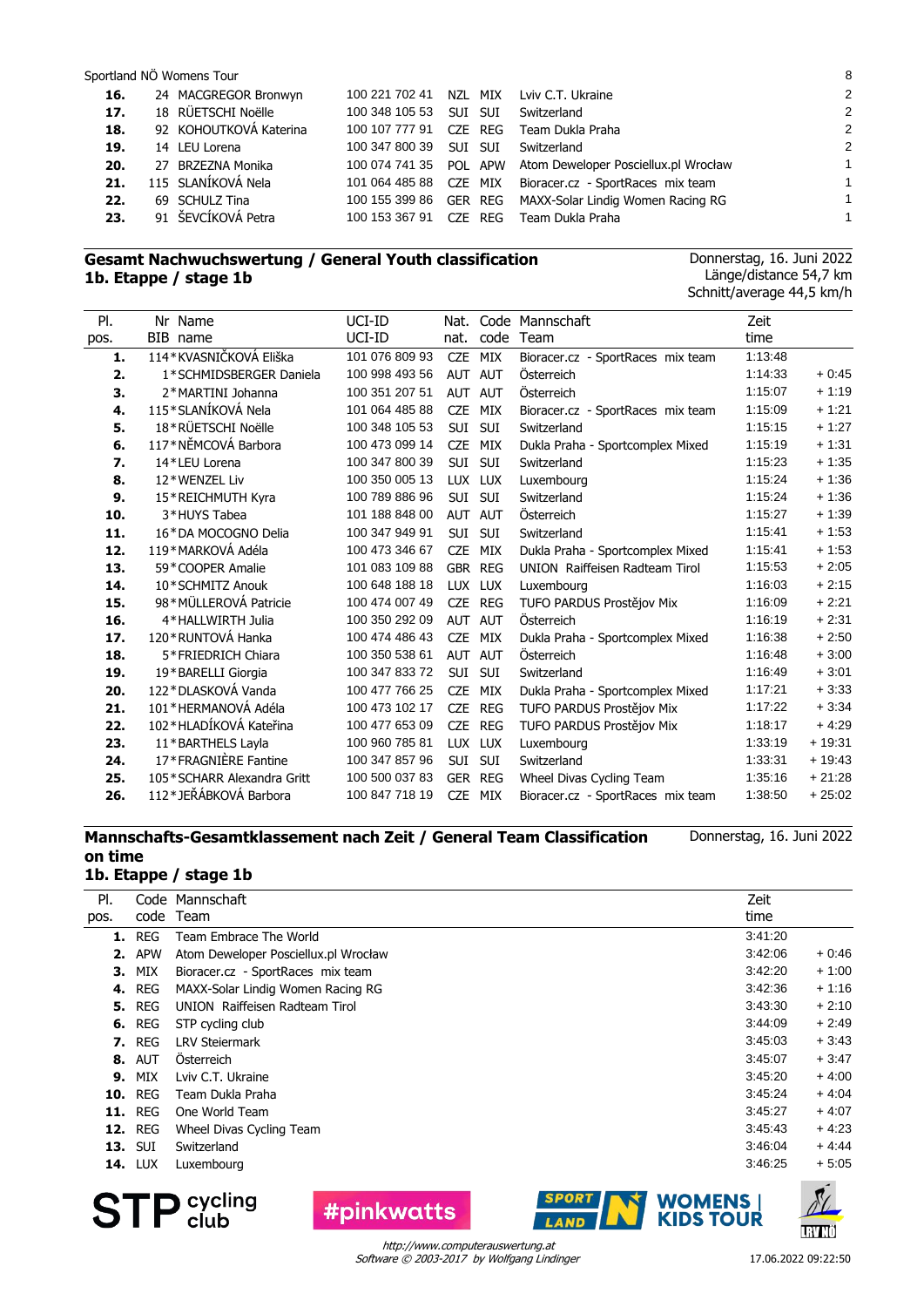| Sportland NÖ Womens Tour |                                                 |         | 9        |
|--------------------------|-------------------------------------------------|---------|----------|
|                          | 15. REG TUFO PARDUS Prostějov Mix               | 3:46:46 | $+5:26$  |
|                          | <b>16.</b> MIX Dukla Praha - Sportcomplex Mixed | 3:47:08 | $+5.48$  |
| <b>17.</b> REG           | Team Baden-Forchheim                            | 3:47:15 | $+5.55$  |
|                          | <b>18.</b> REG La Musette Radunion              | 4:06:31 | $+25:11$ |
|                          | <b>19.</b> REG Ride for Women Cycling Project   | 4:11:58 | $+30.38$ |
|                          |                                                 |         |          |

### **Trikotträger / wearing the Jerseys für die 2. Etappe / for stage 2**

| Nr Name<br>BIB name                                                                      | UCI-ID<br>UCI-ID                                 |  | Nat. Code Mannschaft<br>nat. code Team |                                                                                                                                                                                                                                                                                                            |
|------------------------------------------------------------------------------------------|--------------------------------------------------|--|----------------------------------------|------------------------------------------------------------------------------------------------------------------------------------------------------------------------------------------------------------------------------------------------------------------------------------------------------------|
| 65 FOX Katharina<br>111 BAJGEROVÁ Nikola<br>114*KVASNIČKOVÁ Eliška<br>76 SCHÜTZ Adelheid | 100 097 482 78 CZE MIX<br>101 076 809 93 CZE MIX |  |                                        | 100 925 561 68 GER REG MAXX-Solar Lindig Wome yellow jersey - General on time<br>Bioracer.cz - SportRaces orange jersey - General on points<br>Bioracer.cz - SportRaces white jersey - best young rider classificati<br>100 098 477 06 GER REG Team Embrace The Worl blue jersey - mountain classification |

#### **Konvoi-Nummern / Convoy Numbers für die 2. Etappe / for stage 2**

Code Mannschaft

|    | code           | Team                                 |
|----|----------------|--------------------------------------|
| 1. | REG            | MAXX-Solar Lindig Women Racing RG    |
| 2. | <b>REG</b>     | Team Embrace The World               |
| З. | MIX            | Bioracer.cz - SportRaces mix team    |
| 4. | APW            | Atom Deweloper Posciellux.pl Wrocław |
|    | <b>5.</b> REG  | UNION Raiffeisen Radteam Tirol       |
| 6. | MIX            | Lviv C.T. Ukraine                    |
| 7. | <b>REG</b>     | Team Baden-Forchheim                 |
|    | <b>8.</b> REG  | STP cycling club                     |
|    | <b>9. AUT</b>  | <b>Osterreich</b>                    |
|    | <b>10. REG</b> | Wheel Divas Cycling Team             |
|    | <b>11.</b> REG | <b>LRV Steiermark</b>                |
|    | <b>12.</b> REG | TUFO PARDUS Prostějov Mix            |
|    | <b>13. REG</b> | One World Team                       |
|    | <b>14. LUX</b> | Luxembourg                           |
|    | <b>15. REG</b> | Team Dukla Praha                     |
|    | <b>16.</b> SUI | Switzerland                          |
|    | <b>17. MIX</b> | Dukla Praha - Sportcomplex Mixed     |
|    | <b>18. REG</b> | La Musette Radunion                  |
|    | <b>19. REG</b> | Ride for Women Cycling Project       |